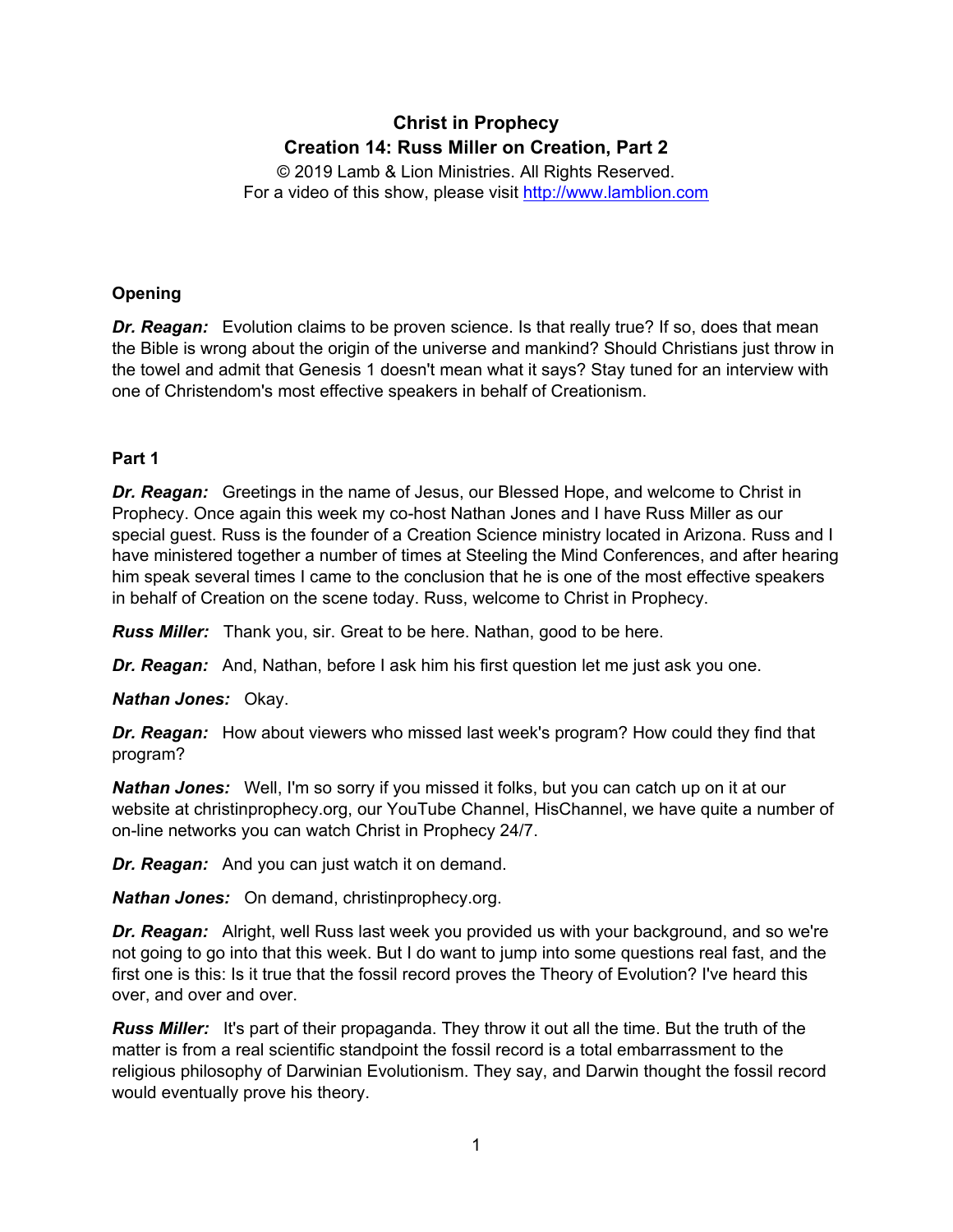*Dr. Reagan:* Yes, he said that point blank.

*Russ Miller:* And he just before his death he realized that it didn't at that time, but he thought eventually they'd find the proof. Here we are 155 years later, they're still looking for that missing link. And they don't need a missing link, they need millions, and millions of missing links. So, the fossil record is an embarrassment to Darwinism, and it does not show evolutionary path leading to modern humans.

**Dr. Reagan:** As a matter of fact they've tried real hard over the years to create the missing link.

*Nathan Jones:* Oh, yeah, like Lucy.

*Dr. Reagan:* I mean really one, after another, after another.

*Russ Miller:* Right.

*Dr. Reagan:* Of just frauds.

*Russ Miller:* Out and out frauds. In fact all of their, let's just say with their ape men. If you ask a Darwinist why are there apes, and why are there humans if we evolved?

*Nathan Jones:* Yeah, where's the middle creatures?

*Russ Miller:* Yeah, where's the middle creature? They're going to say, "Well, we didn't evolve directly from an ape, there was a common ancestor. Apes went this way, and humans went that way." And then they spend all the time trying to find skeletons that prove we didn't come from apes. It really is, they are talking out of both sides of their mouths. But all of their supposed ape men, let's just look at ape men, because we could start from the fossil single cell creatures, and go forward, they don't have missing links. But they've all been proven to either frauds, 100% apes, or 100% humans.

*Dr. Reagan:* Well, I, over the years I've just concluded that Evolutionist try to prove everything they believe through imaginative drawings.

#### *Nathan Jones:* Yes.

*Russ Miller:* Yes.

*Dr. Reagan:* Imaginative drawings. I mean they could take one tooth they found and draw an entire human being who looks like an ape or whatever, from a tooth.

*Russ Miller:* Dave, there is an old saying that goes like this, and if you look in a biology book you'll see this to be true. Their proofs are almost always drawings. And the old saying is this: Darwinists are experts at drawing things that never existed, to support their theory that never took place. I always tell people if you take away their box of crayons they're left with nothing.

*Nathan Jones:* Well, Russ, what do you do when you see, if every layer as you go down, the creatures are supposed to go down and down the evolutionary tree. But why do we find more modern creatures below more ancient creatures?

*Russ Miller:* They do find them mixed up. Now, overall there is somewhat a standard order, but it's mixed up. And it's the type of order you expect with the lower single cell creatures, going into marine creatures, going into let's say the amphibians, and into the mammals. But that's just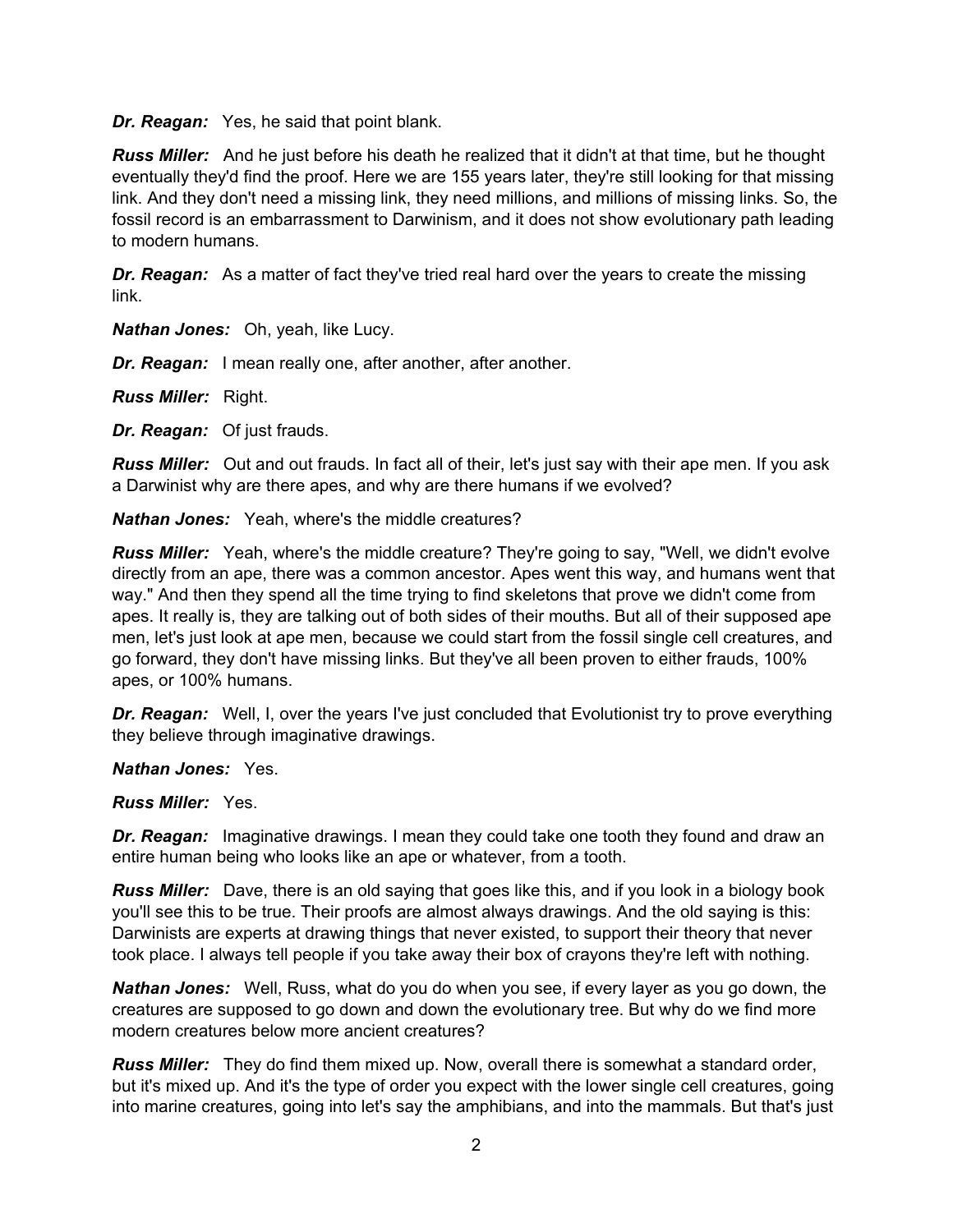because that's how the Flood laid things down, and animals could move higher, and higher if they were mobile to do so. But overall they've got layers that are in the wrong position. They're missing--even at Grand Canyon where I lead tours to, in just the ten primary layers of the canyon between that top layer and the bottom they're missing 1.5 billion years. Not millions, billion years of their supposed layers that are not there. One of the large ones there for the creation rock lays, where the first of the Flood layers lay right on top of the Creation Rock, we discussed this in the last program. They are missing 1.2 billion years of layers that are supposed to be in there. They say there must have been some kind of a big erosional event, but not a global flood.

*Dr. Reagan:* Yeah, uh-huh.

*Russ Miller:* No.

*Dr. Reagan:* Well, you were going to ask something about DNA, what was it?

*Nathan Jones:* Yeah, well we got to talk a little bit about this last week. I'm fascinated by it because when I started my career I was a web developer, and when we programmed if you even got the slightest punctuation mark, a comma, or whatnot wrong the whole program would stop. And now we're finding out that DNA is the ultimate in programming for the human body and for every cell.

*Dr. Reagan:* Even Bill Gates was amazed by it.

*Nathan Jones:* Yeah even Bill.

*Russ Miller:* Yeah, way beyond anything humans have ever come up with.

*Nathan Jones:* Yeah, and wouldn't you think then that DNA would prove that there is an Intelligent Creator.

*Dr. Reagan:* How do they deal with that?

*Nathan Jones:* How do they?

*Russ Miller:* Well, they basically try to ignore the obvious fact, and they try to claim that mutations over, of course the magic ingredient, millions of years of time, mutations got all this information together. Now, I'm a father and a grandfather and I don't know of any father or grandfather that's ever been praying that their newborn child or grandchild would have mutations. Mutations do not make things better. Mutations, it is called Neo-Darwinism, is what is taught today. But Neo-Darwinism teaches that mutations add new and beneficial genetic information. Mutations corrupt and lose functional genetic information. Now, just for the folks listening, if you say they can't come up with new information you would lose the debate. If you say they can't come up with new and beneficial genetic information you'll win the debate. This is a very simple example: let's just say that genetic information to form a cat's leg were actually spelled L-E-G for leg. Okay a mutation might sort that and it might come out instead of L-E-G it might change it to L-G-E. Now, that is a total loss of functional information. It could cause the death of the cat. But technically it is new information. So, you can't say they don't come up with new information, but they don't come up with new and beneficial genetic information. Yeah, the DNA should of brought any talk of Darwinism to a screeching halt. What we find changes, and this is called microevolution, Darwinian would be macro change. Micro is biblically correct, it is just adaptations.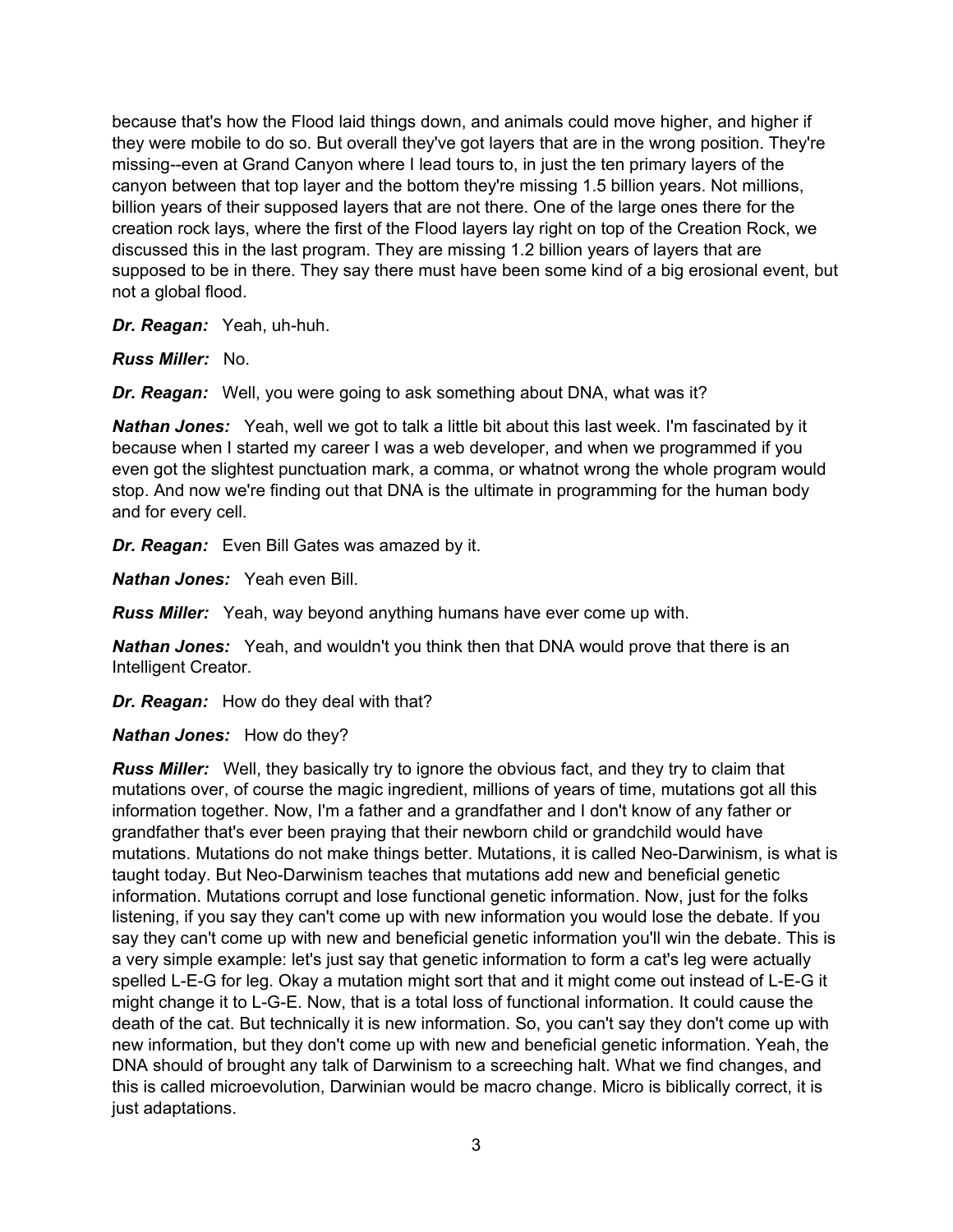*Nathan Jones:* Differentiation. A bird's beak will have different shapes within the same kind.

*Russ Miller:* Which is what Darwin noticed. Which was 100% biblically accurate. But then he jumped to the erroneous conclusion that somehow that proved that birds have become nonbirds. What he didn't know at the time, we didn't know about genetics, is the changes in those bird beaks were caused by the sorting, or the loss of the information, the genetic information they already had. It's called gene depletion, gene pools get weaker and weaker through mutations. In fact it is what breeders use. Breeders use gene depletion all the time. If they're going to breed for pure breed dog for instance of one sort they breed dogs with traits, and the puppies they keep breeding together with the traits they like. They're not breeding in information, they're breeding out information. They're losing genetic depletion. And until you get a pure breed like a yellow lab which only has genetic information that produces yellow labs.

*Dr. Reagan:* Russ it seems to me like that the god of evolutionists is time. They just believe if you've got enough time.

#### *Nathan Jones:* Yes.

*Russ Miller:* Exactly.

**Dr. Reagan:** Give those monkeys a thousand typewriters and if you give them two billion years they will type out Shakespeare's plays.

*Russ Miller:* Well, that is what they try to believe. That's what they do believe, as a matter of fact. And then unfortunately they teach it to unsuspecting children. But that is their magic ingredient, Dave, every time they get nailed into a corner on actual science, which is on our side, it's just but millions of years of time, it is their abracadabra, it's their magic.

*Dr. Reagan:* Well, you know they teach that schools cannot teach Creationism because it is religion; Evolution is science. What about that? Evolution science?

*Russ Miller:* Well I used to, when I'd speak at college campuses the professors used to really help me out by giving the kids extra credit to come to there and harass me and attack me. And it would fill up the auditorium and I'd do our Science in Darwinism and just slaughter Darwinism. And so the professors they don't give extra credit anymore.

#### *Nathan Jones:* No more.

*Russ Miller:* But it was very odd, Dave, I'd walk up to the podium the auditorium would just be full of hundreds of students and they would just be crossed armed glaring at me with hatred.

*Dr. Reagan:* Ah, you picked up on the body language immediately.

*Russ Miller:* And it was just, I'd always think this is really strange because all I'm going to do is give them an option to look at. Why would that make them so mad? Well it is because what they're being taught. But God showed this to me one night, I walked up to the podium and everyone was just glaring at me with just daggers in their eyes. And I just asked them, "Hey, before I start I want to ask you all some questions. First of all how many of you have been taught that Creation is a religious belief?" Oh, man they raised their hands. And they aren't going to let me push religion on their campus boy. Then I'd say, "Well, okay, it is, it's a belief about how we came about. Hey, let me ask you another question: How many of you have been taught that Darwinian Evolution is science?" Oh, man they raised their hand they're not going to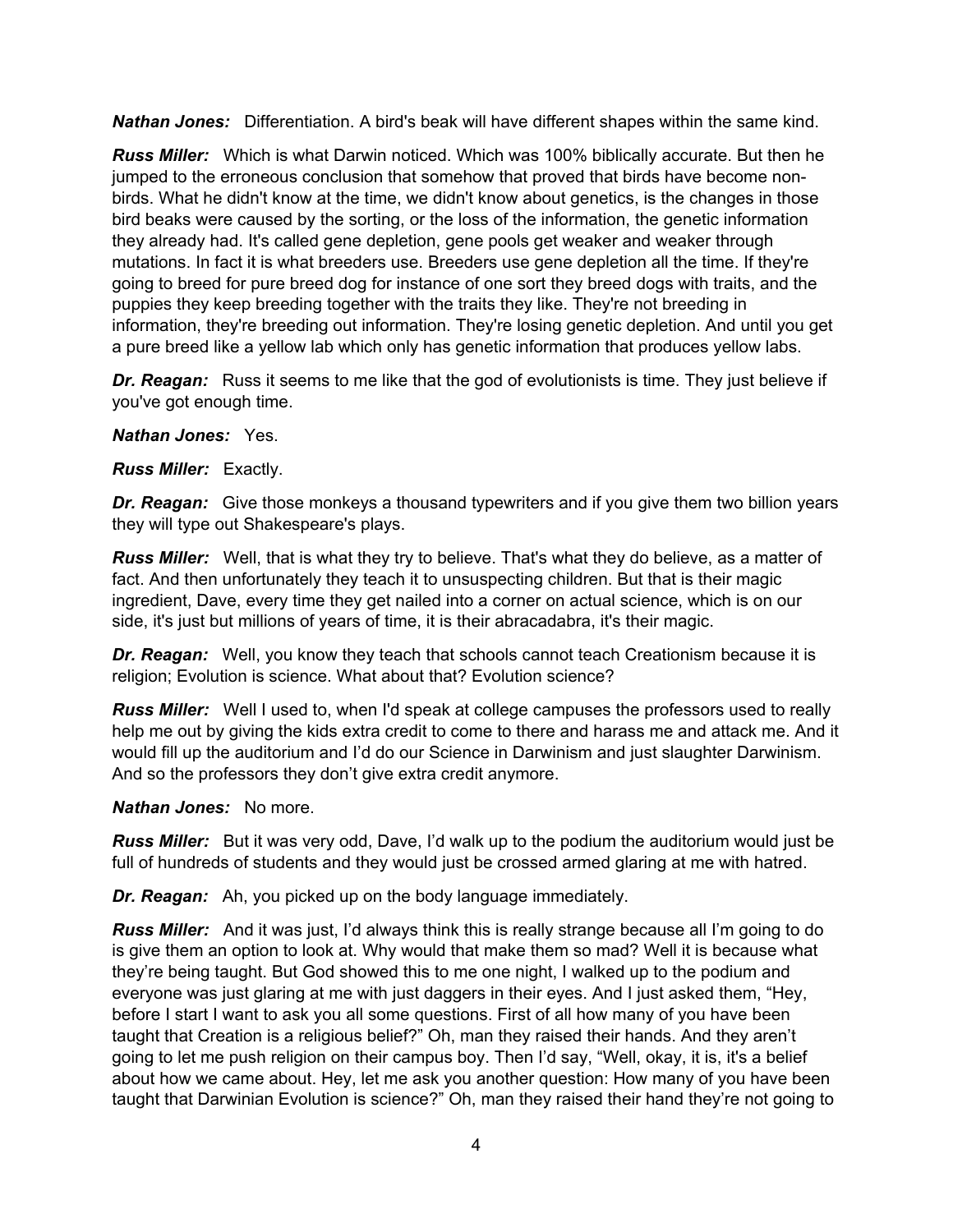allow me to attack science, boy. And then I would just kind of get a confused look on my face and I would say, "Well, now I'm kind of confused. When I asked you about Creation you said it was a belief. And when I asked you about Evolution you said it was science. But aren't Creation and Evolution exactly the same thing? Aren't they both beliefs on how we came about?"

#### *Nathan Jones:* Yes.

*Russ Miller:* They are both beliefs. And all of a sudden those crossed arms and glares would melt and it would be like a, hey, they are both beliefs on how we came about. How come we're being taught this one is science? Because Secular Atheists own the system, and they are teaching you their religious belief in the place of science, and misleading all of you. And that would just open up their eyes, and then I could just slaughter Darwinism for them.

*Dr. Reagan:* You're speaking on these college campuses do you ever get involved in debates with professors?

*Russ Miller:* You know I don't speak often on college campuses anymore, it is kind of a long story, but it is difficult to do that today because--

*Dr. Reagan:* Oh, yeah.

*Nathan Jones:* Safe spaces.

*Russ Miller:* Yeah, safe spaces and all. And also I won't give into the reasons without clearing with you first but I don't do that anymore. But they generally will not debate. They used to debate back in the 90's into the early 2000's.

*Nathan Jones:* Oh, yeah all the Kent Hovind debates.

*Russ Miller:* They lost all the debates. And they finally figured out, why should we go out and debate when we own the system?

*Dr. Reagan:* I think they lost the debates because they considered you to be Neanderthals and didn't know anything about science. And they just went in unprepared, and got slaughtered.

*Russ Miller:* Absolutely.

*Dr. Reagan:* I saw this time after time.

*Russ Miller:* Absolutely. And they finally figured out, we own the whole system we can shut the door and teach the kids whatever we want to teach. Why in the world are we letting these Creationists come in and slaughter us?

*Dr. Reagan:* Yeah, we own the system, brother.

*Russ Miller:* Yes, so they finally figured out we don't debate anymore. So, they don't debate anymore and they don't give extra credit for the kids to come and see my Science versus Darwinism anymore.

**Part 2**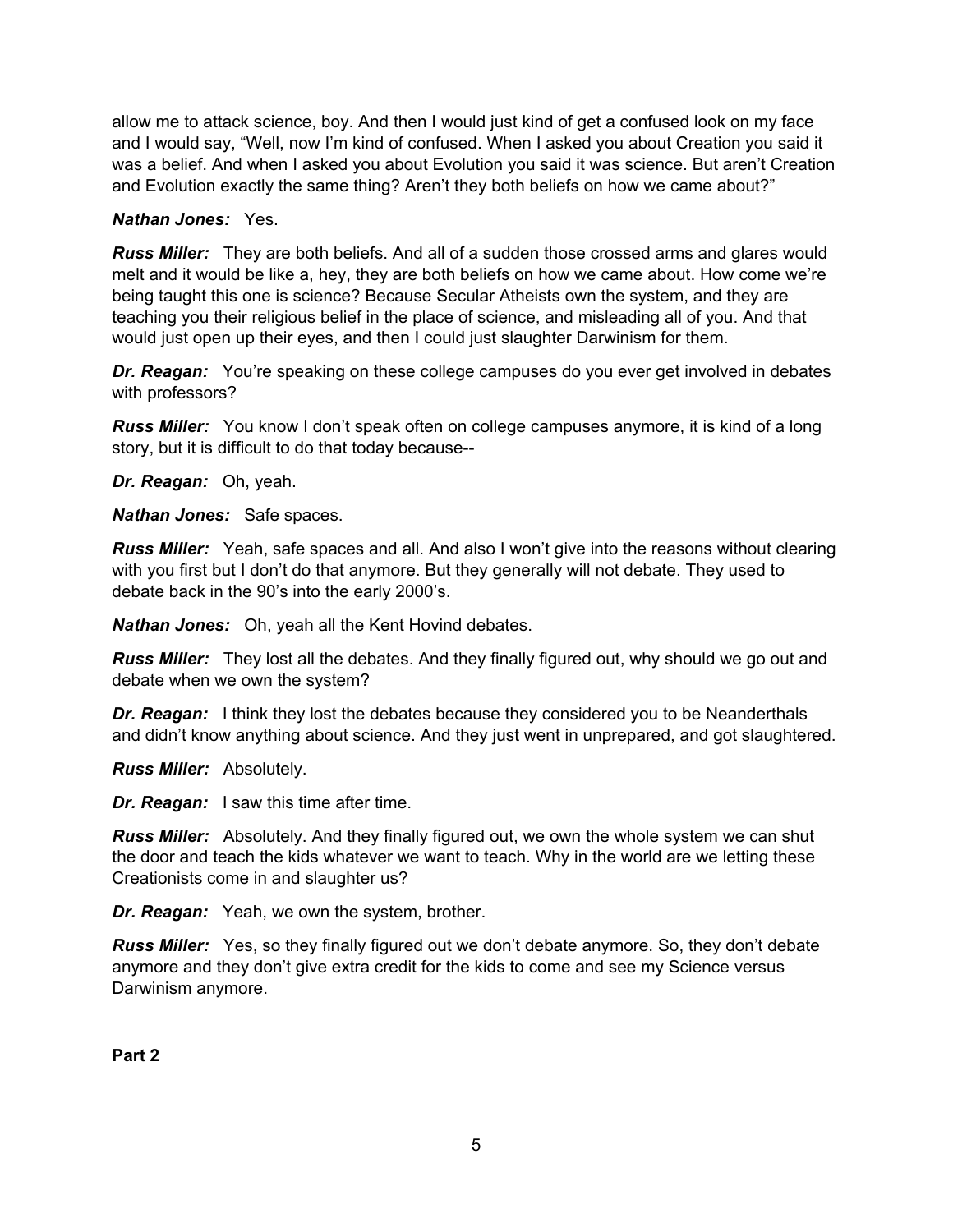*Nathan Jones:* Welcome back to Christ in Prophecy and our interview with Russ Miller, the founder and director of Creation, Evolution and Science Ministries located in Arizona. Russ I love the name by the way. That's great. I got a question for you, we get this all the time especially by Christians who have adopted evolution. And they say, well, the earth, how could it be 6,000 or 10,000 years old when it looks so old? Why does the earth look old, and yet we as Creationists teach that it is only 6,000 years old?

*Russ Miller:* Well, I guess my question would be why do you think it looks old? You know? I mean take this cup. That cup could have been made this morning, or it could have been made 150 years ago.

*Nathan Jones:* Well, I think they are talking about erosion, right? It seems like there is a lot of erosion.

*Russ Miller:* I hear, well there was, there was a Global Flood.

*Nathan Jones:* Ah, that's the answer to the aging.

*Russ Miller:* And we've had over 4,000 to 5,000 years of today's rates of erosion since then. So, oh, yeah there is definitely a lot of erosion. A global flood does a lot of eroding. So, but I get that a lot, things look old.

#### *Nathan Jones:* Yeah.

*Russ Miller:* I can't believe in the Biblical Creation. You know they are actually accusing God of lying.

*Dr. Reagan:* Yes, I find this all the time. God has deluded us. You know He's says He created it in six days, but it's obvious it is so much longer than that. So, why is He telling us a lie?

*Russ Miller:* Yeah, when actually He told us the truth. They just don't accept it. And so because they can't accept God's Word they are trying to say that God is wrong.

*Dr. Reagan:* Another point I make in response to that is that special creation always carries with it the appearance of age. Because when Adam was created, if two minutes later if you had asked me how old was Adam? I would say, "Well, he's 25 years old, I guess. You know he's a grown man."

*Russ Miller:* Right.

*Dr. Reagan:* No, He creates a tree, bang, well that trees got to be 25-30 years old because you know.

*Russ Miller:* Oh, yeah.

*Nathan Jones:* And you have the fallacy of the dating systems, right? A lot of the dating like the carbon dating and all, they're resting on some unsettling assumptions, right?

*Russ Miller:* There's a lot of assumptions involved. Now, I had a pastor a few years ago tell me he couldn't believe in biblical creation and the ages because the mountains look old. Well the mountains from the biblical worldview arouse toward the end of the Flood. And people ask me all the time how could the water cover the mountains? Well, the mountains weren't there during the Flood. They arouse toward the end of the Flood. And you look at Mount St. Helens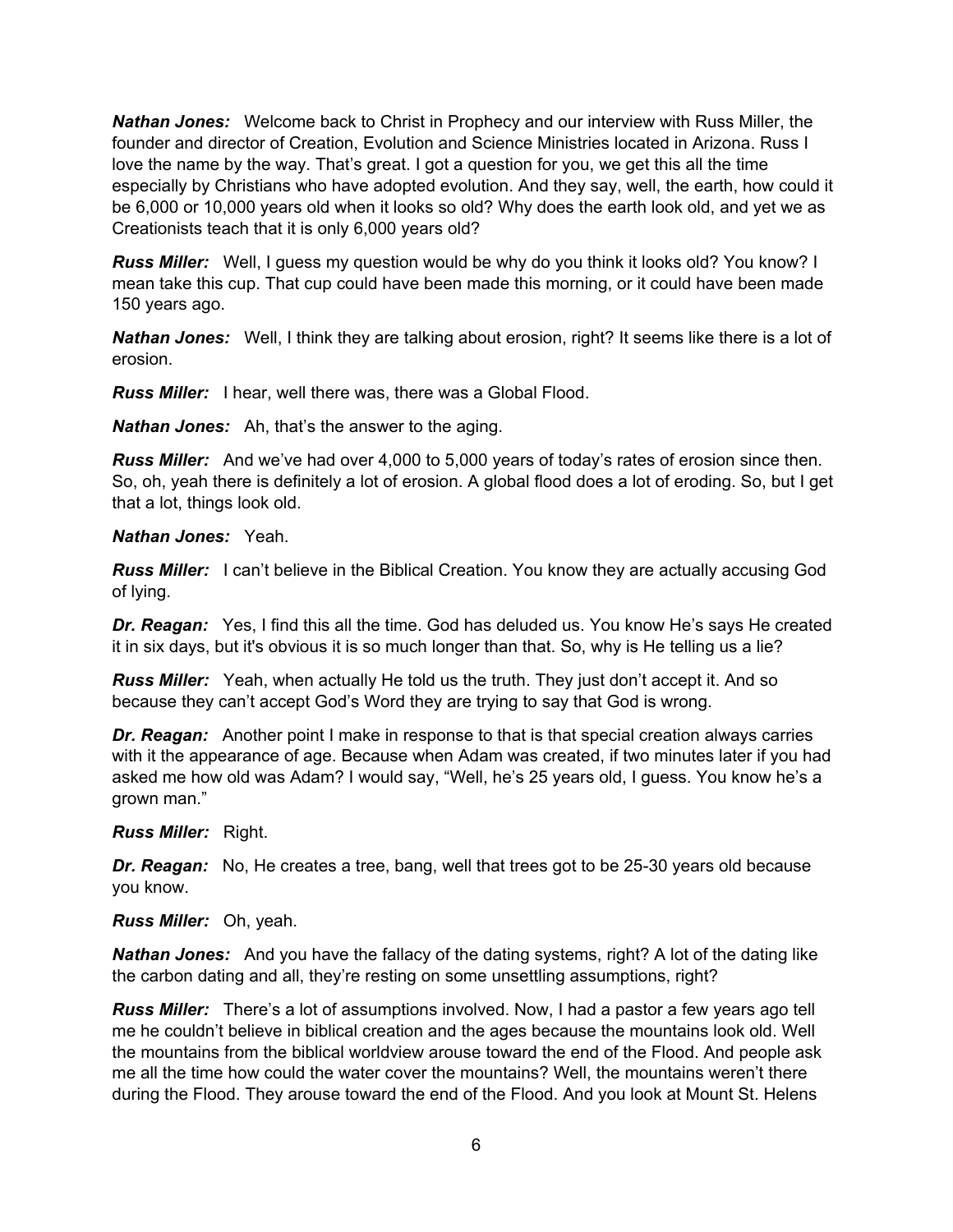which we discussed earlier and if you didn't know when it erupted and you looked at it 20 years later, even 5 years later you would have thought it was millions of years ago.

## *Nathan Jones:* Interesting.

*Russ Miller:* So, the radiometric dating techniques are based on multiple assumptions. They have to assume that well item A an apparent material encased in item B the daughter material, let's say potassium-argon. Potassium-40 decays into argon-40. Basically just to make it simplified they're measuring the amount of argon and they're saying it took this long to decay from potassium to argon. Now they're assuming there was never any argon in the rock when the rock formed. If there was argon in the rock when it formed it is going to date millions, or billions of years older than their giving the age. If it was ever contaminated with argon; which is a gas that can go from one rock to the next very easily. Pressure, heat an earthquake, a global flood would all caused contamination.

*Nathan Jones:* And I've read too that they'll take multiple datings and then pick the oldest one that fits their preconception.

*Russ Miller:* Well, they do. And it has to be a date though, Nathan, that matches the manmade geological column. That's where the Old Earth beliefs come up. Radiometric dating techniques have to match that manmade column that was invented about 210 years ago. That's really where the dates come from, not from radioisotope dating. They'll date something over and over, and get a date that matches the column and that is what they consider and publish as a good date.

*Dr. Reagan:* I think another thing we need to mention there is the fact that when Man sinned God put a curse upon this earth. And that curse has also had an impact on the earth. All of the earth is effected by Man's sin. And that also gives more appearance of age because of the impact of sin.

*Russ Miller:* The world we live in today, and we need to understand this is the post-curse, post-flood, literal junkyard of the Creation. And going back to that geologic column, based on the belief there was never a global flood. If there was a flood it shows how those layers formed quickly, and that's where the radio-isotope dating methods come from is from that column. If there a global flood it wipes out every Old Earth belief. And the age of the earth in of itself isn't the key issue right here. Christians need to understand the Old Earth beliefs put death before Adam. The Gospel message is Adam's sin corrupted a perfect creation allowing death to enter, separating us from God requiring our Redemption through Jesus Christ. Old Earth beliefs put death before Adam. If the first Adam's sin didn't bring in death, "For as in Adam all die even so in Christ shall all be made alive," putting death before Adam corrupts that entire foundation. If there was--and now they're teaching there's not a literally Adam.

*Dr. Reagan:* Oh, yes.

*Nathan Jones:* Oh, yes.

*Russ Miller:* And that's because of Old Earth beliefs, it put death before Adam.

*Dr. Reagan:* That was even featured on the cover of "Christianity Today" a guy looked like half way between human and ape, saying--and the title of the article was, "Was Adam Really a Human Being or Just a Mythological Creature?"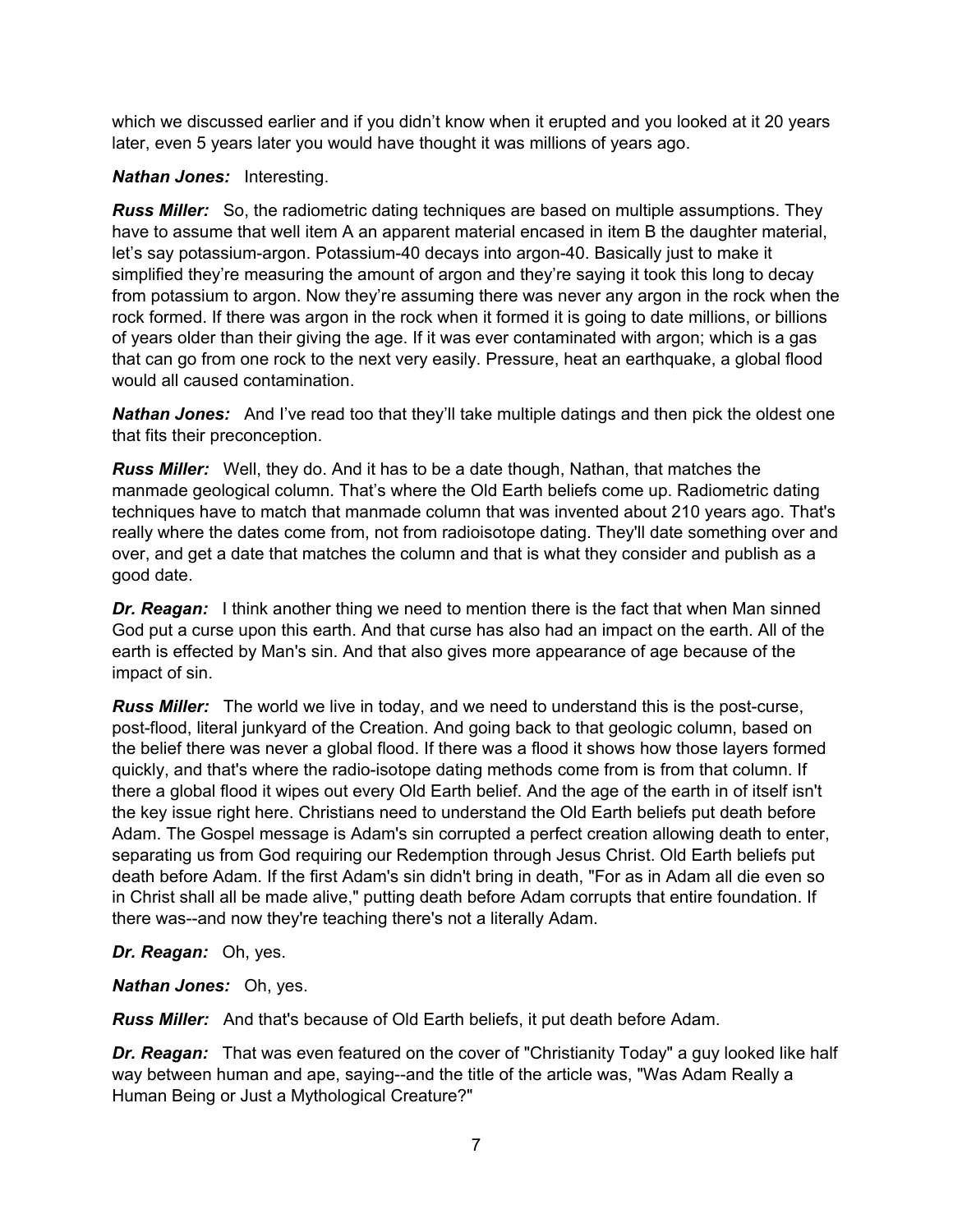*Russ Miller:* Well, I didn't read the article, but I would--

*Dr. Reagan:* On the cover of "Christianity Today."

*Russ Miller:* Well, you know "Christianity Today" came out about, I think it was about 10 years ago and were urging Christians to support Intelligent Design.

*Dr. Reagan:* Yes.

*Russ Miller:* And Evolution, and attack Biblical Creationists. So that doesn't surprise me.

*Dr. Reagan:* Yes. Well, let me ask you about another question and that is we get this all the time. And I don't know if you can answer this without getting highly scientific, we don't want that to happen. But, here is the question: Evolutionists say that they can prove beyond a doubt that Evolution is true because of starlight. It took hundreds of millions of years for the starlight to reach to the earth.

*Russ Miller:* That's a great question because the Bible actually foretold that would be one of the two key questions in the last days. And the Bible is fantastic.

*Nathan Jones:* Okay, amazing isn't it.

*Russ Miller:* Yeah, it really is.

*Dr. Reagan:* Okay, tell us about it.

*Russ Miller:* Well in 2 Peter 3:3-6 in the New Testament we're told that, "In the last days scoffers will come along saying," basically I'm going to paraphrase here, "where is the return of Jesus?"

*Dr. Reagan:* That's right.

*Russ Miller:* "For as the founding fathers passed away all things continue as they were from the beginning." Now, that's called Uniformitarianism today, or just uniformity.

*Dr. Reagan:* Everything's always been the same.

*Russ Miller:* Everything's been the same. Erosion rates have always been the same. The speed of light has always been the same. And because things have always been the same they measure those rates today. And based on uniformity these scoffers are going to be willingly ignorant of two things: that the heavens were made of old, God made the heavens mature. They're going to be willingly ignorant of that. And that by the Word of God the world that was being overflowed with water perished, they are going to deny the Flood. And they're going to deny that God could get light here when He says He did. It's all based on uniformity. So, we see light traveling at was it 282,000 miles per second through our system now? And based on it always being the same stars are a long ways out there. They say it took millions of years. But ten times in the Bible we're told God made the heavens mature. He stretched them out.

*Dr. Reagan:* Stretched them out, yeah.

*Russ Miller:* He stretched them out.

*Dr. Reagan:* I keep running across that how He stretched it out.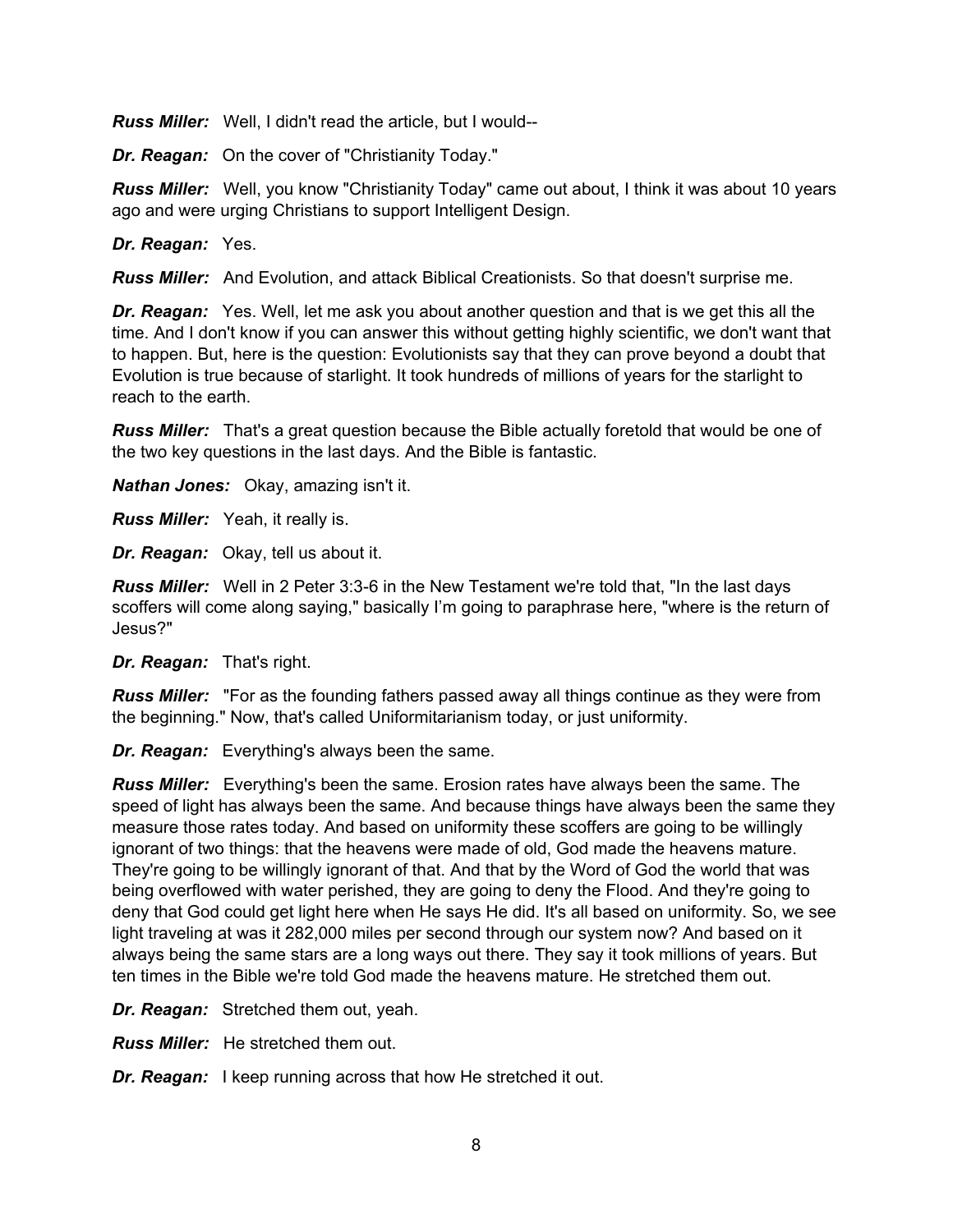*Russ Miller:* Yeah, He stretched them out. He made them mature. In fact when Genesis is talking about the fourth day, and God made the sun, and the moon, and the stars as well He made the stars to be seen for signs of seasons, days, and years. Notice that the writer of Genesis knows the difference between a day, and a year. Yeah, the Bible said this is what they would do. It's what they're doing. And all it does is show God's Word is true, word for word.

#### *Nathan Jones:* Wow.

*Russ Miller:* And cover to cover.

*Dr. Reagan:* Well, Nathan bring up about Richard Dawkins, that's fascinating to me.

*Nathan Jones:* Okay. Well, we were talking about this. I love this movie called, "Expelled" I'm sure you've seen it with Ben Stein the comedian.

#### *Russ Miller:* Yes.

*Nathan Jones:* I know he's not a Christian, he's Jewish. He wanted to prove Intelligent Design. And he was interviewing various professors, and he is interviewing Dawkins and Hitchens and others. And he asked where did life come from? And his answer was that life traveled to the earth on the back of crystals. And then Stein stops the movie and he says, "I thought this was science, not science fiction." Has Evolutionists gotten to the point now that they are relying on science fiction? I hear now even the Multiverse Theory is starting to be used to describe how things are as they are. Have we got to the point yet?

*Dr. Reagan:* Isn't that rather startling that the world's leading Evolutionists would say, "Well, we're now got a new idea."

*Russ Miller:* Yeah. Basically what he said, and you'll hear this from Darwinists, they have no clue how life could have started. The Law of Biogenesis is that life only comes from living matter. In other words, non-life cannot produce life. So, they're teaching the Big Bang, we're on I think our fourth Big Bang, they've all been debunked by the way. People say, "God could have used the Big Bang." Well, not the Secular Atheist Big Bang, that's trying to explain the universe without God. But they're on their fourth Big Bang, they say next to nothing blew up, and after of course billions of years, the magic ingredient, a big rock formed. And then it rained on the rock for millions of years. And poof here we are today. We'll there are some problems there. You're sitting there with this wet sterile rock with no life. They have no way to get life. You can't get life to start from non-life.

*Nathan Jones:* Yes. Lightening hit minerals, and turned into proteins, which then combined and turned.

*Russ Miller:* Yeah, we see lightening create life all the time, don't we?

*Nathan Jones:* It's never been.

*Russ Miller:* That's--talk about desperado, right?

*Dr. Reagan:* So, it comes on crystals floating in space?

*Russ Miller:* So, that's where they go to crystals. Thus reaching they go to aliens. They go to maybe a meteor brought us here. You know there's so many problems with that. The closes galaxy, major galaxy is about two and a half million light years away. So, people say, "Well,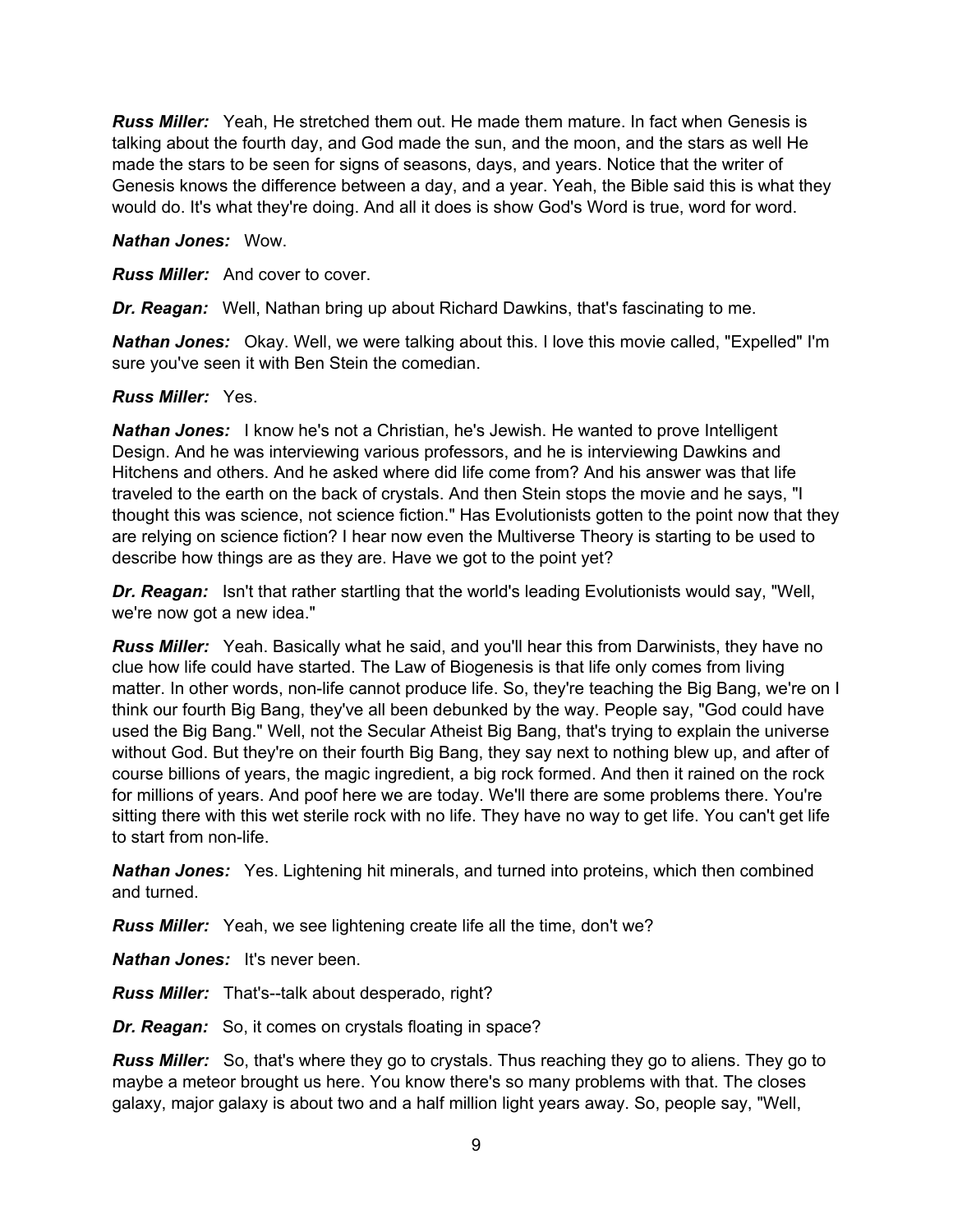those spaceships can go really fast." Well, let's say they could go 50% the speed of light. It would still take them 5 million years to get here.

## *Nathan Jones:* Wow.

*Russ Miller:* And space is filled with dust, and ice particles. And if that spaceship going half the speed of light hit a dust particle it would blow up. So, they've got so many problems. But, the truth of the matter is that in the beginning God created, the DNA RNA system should have brought any doubt about there being an intelligent God to a screeching halt. And the global flood actually wipes out pretty much every belief out there except for Christianity and Judaism. And if we just accept the Flood and stop compromising with millions of years of beliefs that Flood actually brings the world down to one question: Is Jesus the promised Messiah? Christianity or Judaism?

*Dr. Reagan:* Well, we have actual Christian spokesmen today who are saying that the worldwide flood was just a regional flood, a local flood in the Middle East.

# *Russ Miller:* Oh, yes.

*Dr. Reagan:* What's your response to that?

*Russ Miller:* Satan is good at what he does. Satan is good. What that does is it puts death before Adam. A lot of these people are honestly mislead. But we were warned there would be grievous wolves among the sheep. We are warned of tares among the wheat, goat among the sheep. And not everyone that believes in millions of years, I used to believe in millions of years. I was honestly mislead, but I wasn't selling it to other people. But we don't know who the tares are. But I'm telling folks if they're teaching a different Jesus we need to correct them on that, because we're saved by faith in Jesus Christ, and Satan is trying to get us off track. And millions of years is one of his biggest attacks on people's faith and the authority of God's Word.

*Dr. Reagan:* You know somethings you said there reminded me of a creation speaker and teacher by the name of Jobe Martin, I'm don't know if you know Jobe or not. But he wrote this best-selling book that has such a--

*Nathan Jones: The Evolution of a Creationist*.

*Dr. Reagan: The Evolution of a Creationist*. And that's such a clever title. He said that he was a professor of Dental Science at Baylor University, and he was teaching that teeth originated from fish scales. And he said two girls in the class came up to him and said, "Are you an openminded person?" And he said, "Yeah." They said, "We would like to meet with you privately and talk about whether fish scales produced teeth." And they presented him with Creationism and challenged him on everything he believed, and he became a Creationist.

*Russ Miller:* Is that amazing? And it does show that, you know a lot of times we think we can't make any impact, we can't do anything. But these two girls impacted Jobe Martin who wrote a best-selling book, and has impacted millions of people.

*Dr. Reagan:* That's right. That's right.

*Russ Miller:* So, we need to get out there and get into battle.

*Dr. Reagan:* Get out there and get into battle.